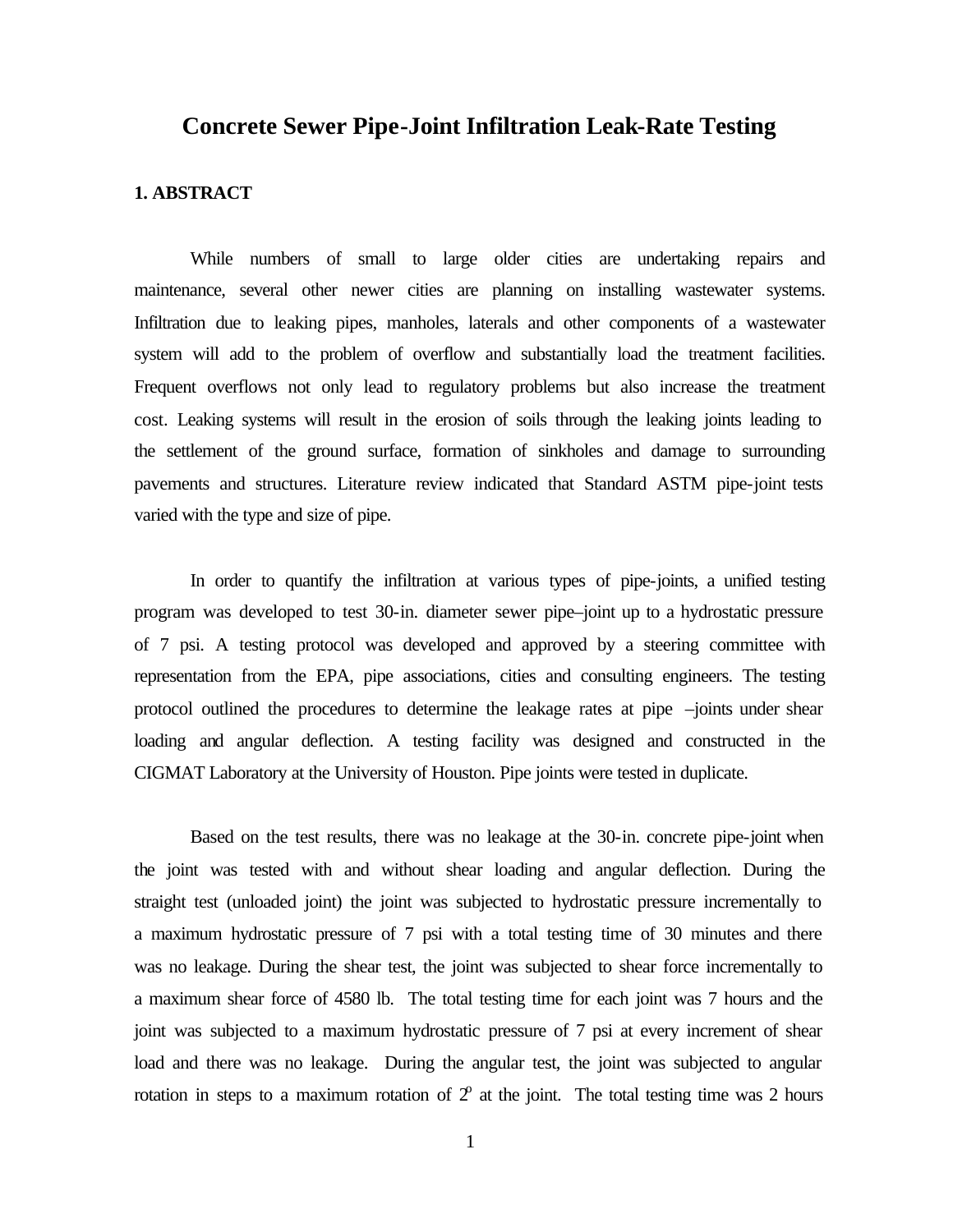and the joint was subjected to a maximum hydrostatic pressure of 7 psi and the shear load at the joint varied from 400 to 1,900 lbs. during the angular test. There was no leakage.

## 2. **INTRODUCTION**

Infiltration due to leaking pipes, manholes, laterals and other components of a wastewater system will add to the problem of overflow and substantially load the treatment facilities. Frequent overflows not only lead to regulatory problems but also increase the treatment cost [Water Environmental Federation, 1999]. Leaking systems will result in the erosion of soils through the leaking joints leading to the settlement of the ground surface, formation of sinkholes and damage to surrounding pavements and structures. Erosion of soil materials around the pipes and manholes can lead to formation of void and settlement of pipes accelerating the damage. Eroding soils entering the wastewater system through the leaking joints can cause problems within the wastewater system. Several ASTM standards were reviewed and are summarized in Table A1 in Appendix A [ASTM, 2000]. The test methods cover pipe sizes from 3 to 144 inches. Both air and water have been recommended for use in infiltration/exfiltration tests. Of the test methods reviewed, 85% were exfiltration and 28% were infiltration tests. Test methods for plastic, fiberglass, concrete and clay pipes have also recommended misalignment (angular) and shear force tests at the joints. The testing pressure varied from 3.5 to 40 psi. Acceptable leak rates varied based on type of pipe and application (Table A1).

Literature review indicated that each type of pipe is tested differently in determining the infiltration rate at the pipe joint. Hence it was necessary to develop a unified testing method to better quantify the infiltration at various pipe joints under more realistic joint-loading conditions. Since several factors in the field can affect the performance of pipe joint, it is important to identify the important factors through controlled experiments where important variables are studied one at a time. Based on the review of the literature and ASTM testing standards, a testing protocol for determining the infiltration at the pipe-joint must be developed.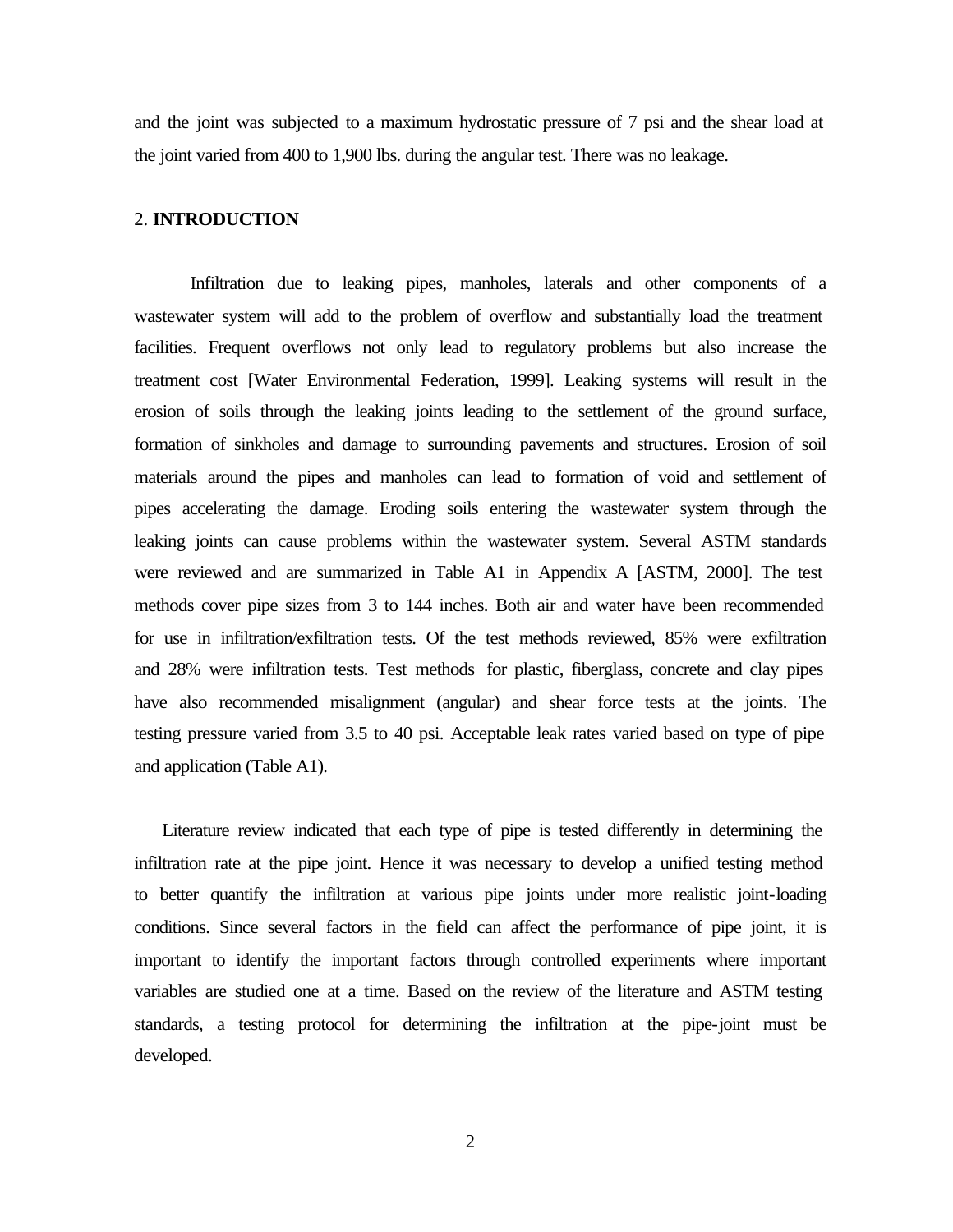Based on the preliminary testing at the University of Houston, a comprehensive testing protocol (Appendix B) was developed and submitted to the steering committee for review and approval. The steering committee members were representing the USEPA, cities, consulting engineers, general contractors, professional associations and pipe industries. Once the testing plan was reviewed and approved by the steering committee, pipe-joints were tested under this test plan.

#### **3. OBJECTIVES**

The overall objective was to determine, through controlled laboratory tests, the infiltration leak-rates for different types of 30-in. diameter sewer pipe-joints under various loading conditions. The specific objectives were as follows:

- 1. Develop a testing protocol to determine the infiltration at the pipe-joint under the following conditions:
	- a. Straight joint (Method A)
	- b. Angular deflection (Method B)
	- c. Shear load (Method C)
- 2. Develop a testing facility to perform the tests under external hydrostatic pressure.
- 3. Perform tests according to the testing protocol on pipe joints assembled by the pipe companies/representative.

# **4. TESTING PROGRAM**

Two instrumented test stands were designed and constructed at the University of Houston. Each test stand was capable of accommodating two three-foot lengths of 30-inches or greater diameter pipe joined together for testing. Provisions were made to constrain the pipe from moving laterally. The loading points were instrumented with 20,000 pound load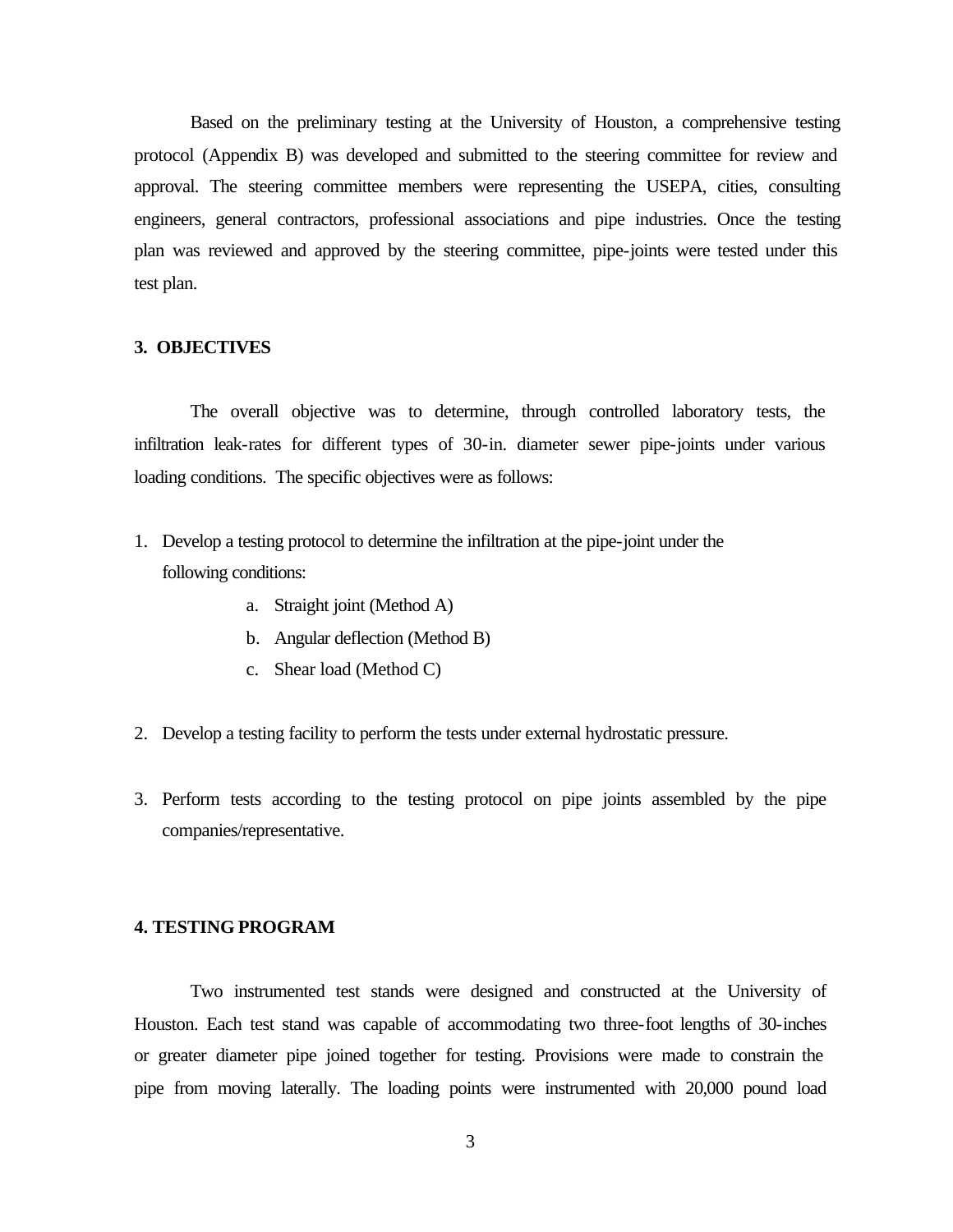cells to measure the applied and reaction loads (Figs. 1 and 2). Test stand provisions will also allow the pipe-joint to be tested under deflection and shear load in accordance with the test protocol. The pipe-joint was first tested under no load followed by the shear test and angular test.

Since water leakage can occur under several joint conditions, three model tests were proposed to closely represent the field situations. In all the cases, after loading, infiltration was tested with a hydrostatic pressure up to 7 psi. Tests were performed in duplicates resulting in six model tests for each pipe joint. The data sheet on the joint characteristics (from pipe manufacturer/ supplier) is in Appendix C.

#### **5. RESULTS AND DISCUSSIONS**

Two concrete pipe joints were tested (ASTM Specification: ASTM C 443 - joint, ASTM C 76 – pipe) and the properties of the joint and pipe are in Appendix C. The joints were tested under aligned (straight and shear load tests) and misaligned positions (angular test) (Fig. 1 (a), (b) and (c)). The bladders were built to fit the pipe joints using a combination of rubber and plastic sheets (Fig. 2). The joints were pressurized under each mode of loading starting at 3 psi hydrostatic pressure. The tests on concrete pipe-joints were performed during the time period of April 9, 2002 to May 2, 2002.

#### **5.1 Test No. 1 (Concrete Pipe Joint No.1)**

### **(a) METHOD A: Straight Pipe Joint Test (Fig. 1 (a))**

The results of the test are summarized in Table 1. No water leak was observed at the joint during the total test period of 30 minutes with a maximum hydrostatic pressure of 7 psi for 10 minutes.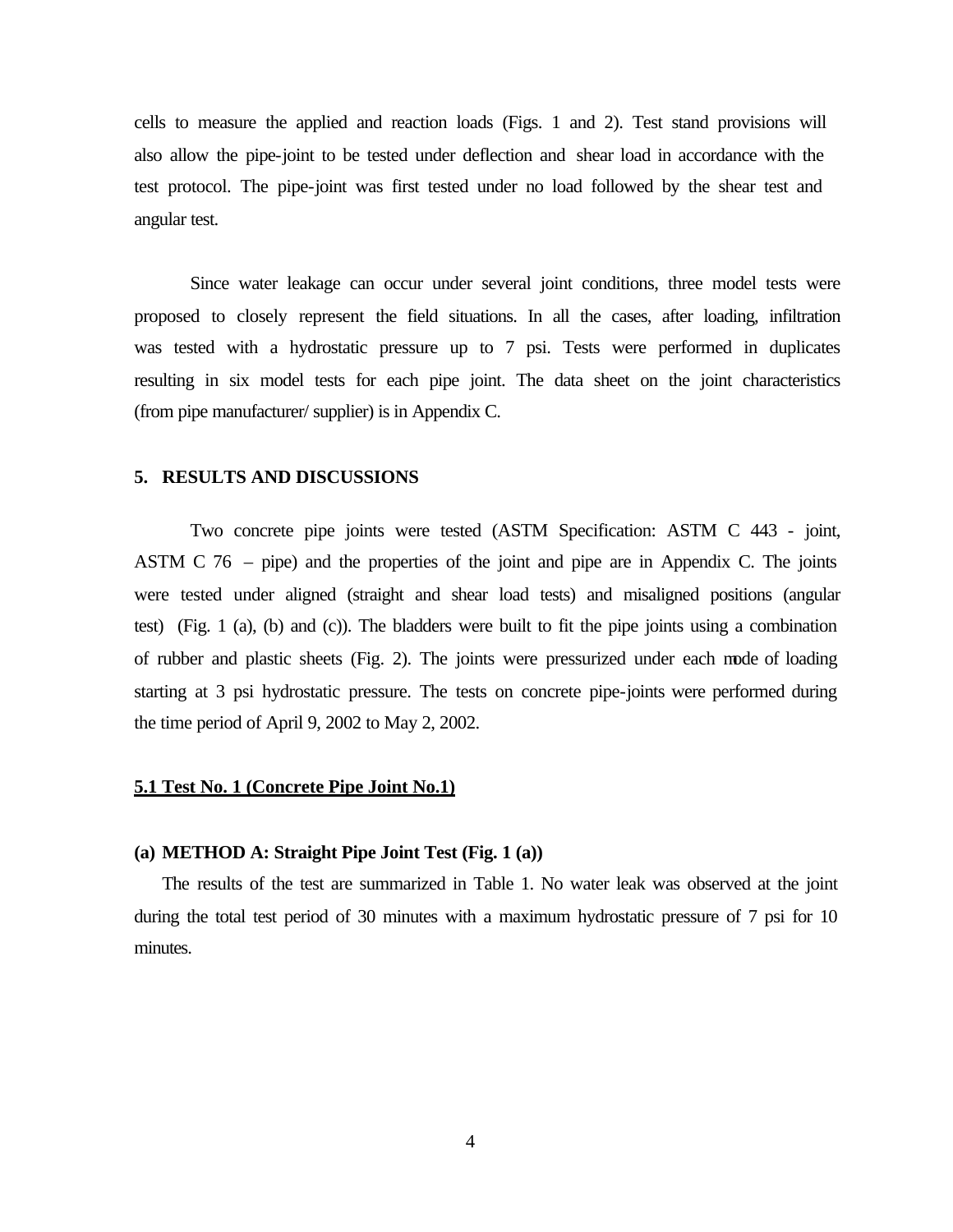#### **(b) METHOD B: Angular Deflection Test (Fig. 1 (b))**

In the angular deflection test, the angles 0.50, 1.00, 1.50 and 2.00 degrees at the joint were tested. The testing time under each angle was 30 minutes with a maximum hydrostatic pressure of 7 psi for 10 minutes. The results of the test are summarized in Table 1. No water leak was observed at the joint during the total test period of 2 hrs. The maximum separation at the invert of the joint was about 1.7" at the end of the test. This didn't lead to any leak during the period of the test. The relationship between the angle of rotation at the joint angle and the shear load at the joint is shown in Fig. 3. With the increase in the angle rotation, the shear load decreased from 600 to 1,600 lbs at the joint.

## **(c) METHOD C: Shear Load Test (Fig. 1 (c))**

The joint was tested under shear loading according to Method C (Appendix B). The load cell locations are shown in Fig. 1(c). The load was applied through Load Cell No. 1 on the pipe and was increased in steps of 1000, 2000, 3000, 4000, 5000, 6000, 7000, 8000 and 9000 lbs. The testing time under each load was 30 minutes with maximum hydrostatic pressure of 7 psi for 10 minutes. The test results are summarized in Table 2. The Shear load at the pipe joint vs. Applied load at Load Cell No. 1 is shown in Fig. 4. No water leak was observed at the joint at the maximum shear load of 4280 lbs and during the total test period of 4.5 hrs.

#### **Test No. 1 Summary**

.

The composite bladder performed as designed. Total testing time for Methods A, B, and C were 0.5 hour, 2 hours and 4.5 hours respectively. No water leak was observed at the tested joint for all the testing conditions. The maximum applied shear load at the joint was 4280 lb (over 140 lb/in diameter) and there was no water leak.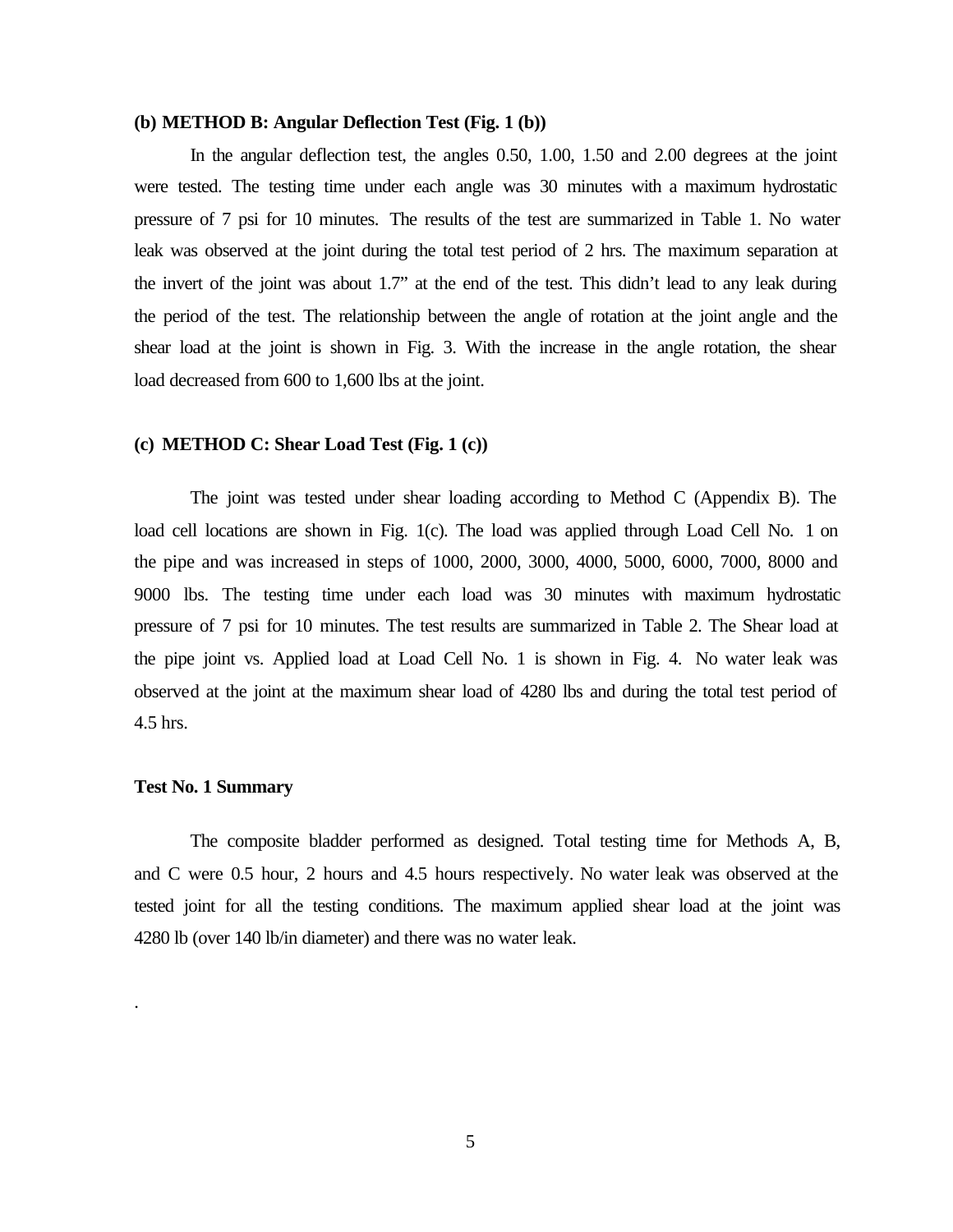

**(a) Method A: Straight Pipe Joint Test**



**(b) Method B: Angular Deflection Test**



**(d) Method C: Shear Load Test**

**Figure 1. Concrete Pipe-Joint Test Configurations**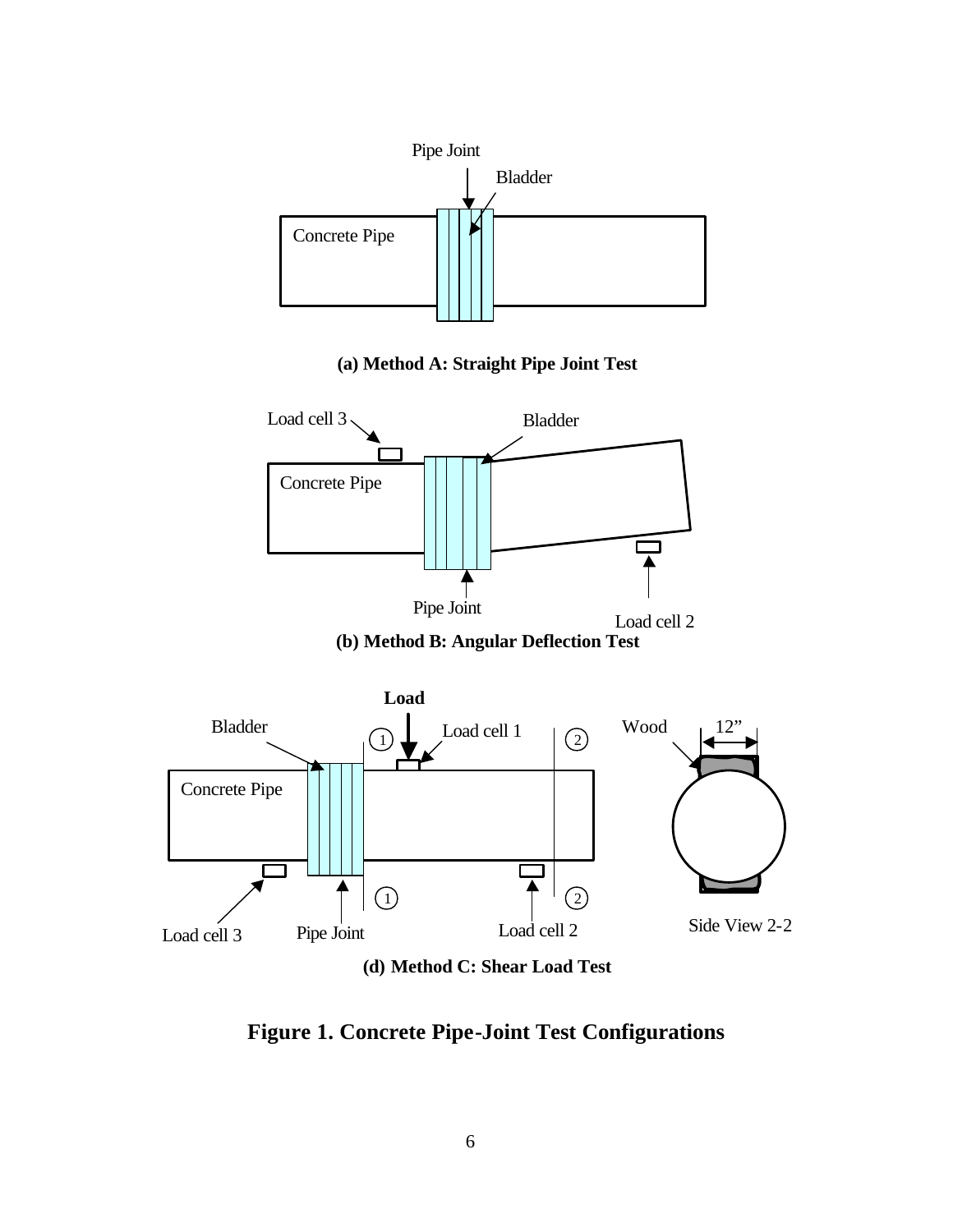

**Method B: Angular Deflection Test**



**Methods A and C: Straight Alignment and Shear Load Tests**

**Figure 2. Views of the Concrete Pipe Joint Tests and Loading Frame**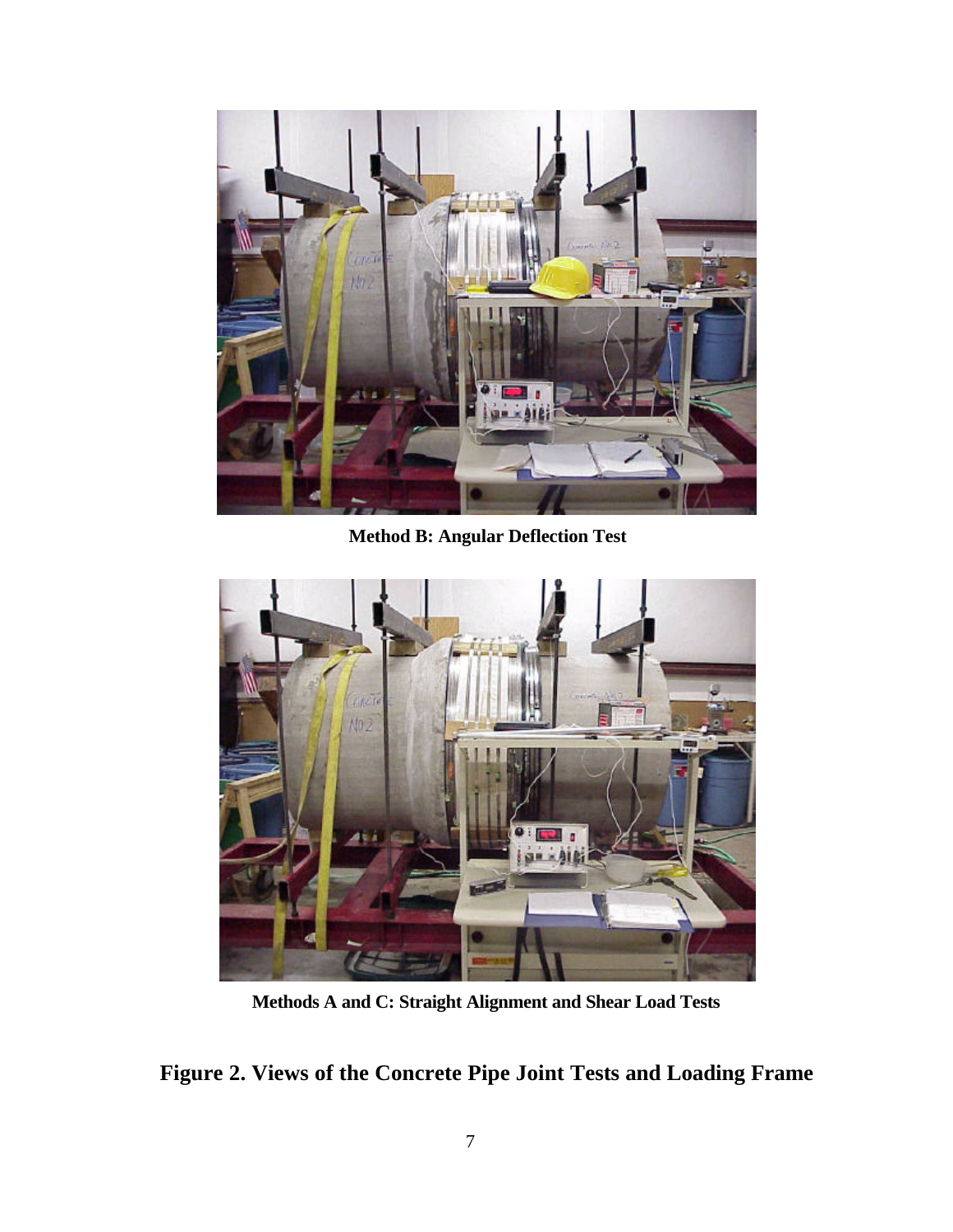

**Figure 3. The Relationship between Angle and Applied Load in Test No. 1**

| Method       | Angle                                     | Pressure                | Time           | Leakage        | Remarks       |
|--------------|-------------------------------------------|-------------------------|----------------|----------------|---------------|
|              | $(\begin{smallmatrix}0\end{smallmatrix})$ | (psi)                   | (min)          |                |               |
|              |                                           | 3                       | 5              | N <sub>o</sub> | Total testing |
|              | $\boldsymbol{0}$                          | $\overline{4}$          | 5              | N <sub>o</sub> | time was 30   |
| $\mathbf{A}$ |                                           | 5                       | 5              | N <sub>o</sub> | minutes.      |
|              |                                           | 6                       | $\overline{5}$ | No             | No leakage.   |
|              |                                           | $\overline{7}$          | 10             | No             |               |
|              |                                           | 3                       | 5              | No             | Total testing |
|              |                                           | $\overline{4}$          | 5              | No             | time was 30   |
|              | 0.5                                       | 5                       | 5              | N <sub>o</sub> | minutes.      |
|              |                                           | 6                       | $\overline{5}$ | No             | No leakage.   |
|              |                                           | $\overline{7}$          | 10             | No             |               |
| B            | 1.0                                       | 3                       | 5              | $\rm No$       | Total testing |
|              |                                           | $\overline{4}$          | $\overline{5}$ | N <sub>o</sub> | time was 30   |
|              |                                           | 5                       | $\overline{5}$ | No             | minutes.      |
|              |                                           | 6                       | 5              | No             | No leakage.   |
|              |                                           | $\overline{7}$          | 10             | No             |               |
|              | 1.5                                       | $\overline{3}$          | 5              | No             | Total testing |
|              |                                           | $\overline{4}$          | $\overline{5}$ | N <sub>0</sub> | time was 30   |
|              |                                           | 5                       | $\overline{5}$ | No             | minutes.      |
|              |                                           | 6                       | $\overline{5}$ | N <sub>o</sub> | No leakage.   |
|              |                                           | $\overline{7}$          | 10             | No             |               |
|              | 2.0                                       | 3                       | 5              | No             | Total testing |
|              |                                           | $\overline{4}$          | $\overline{5}$ | No             | time was 30   |
|              |                                           | 5                       | $\overline{5}$ | N <sub>o</sub> | minutes.      |
|              |                                           | 6                       | $\overline{5}$ | N <sub>o</sub> | No leakage.   |
|              |                                           | $\overline{7}$          | 10             | No             |               |
| Remarks      | Up to $2^{\circ}$                         | $\overline{3}$ to 7 psi | Total 2.5 hrs  | No Leak        | No water leak |

 **Table 1. Results of Straight and Angular Deflection Tests (Test No. 1)**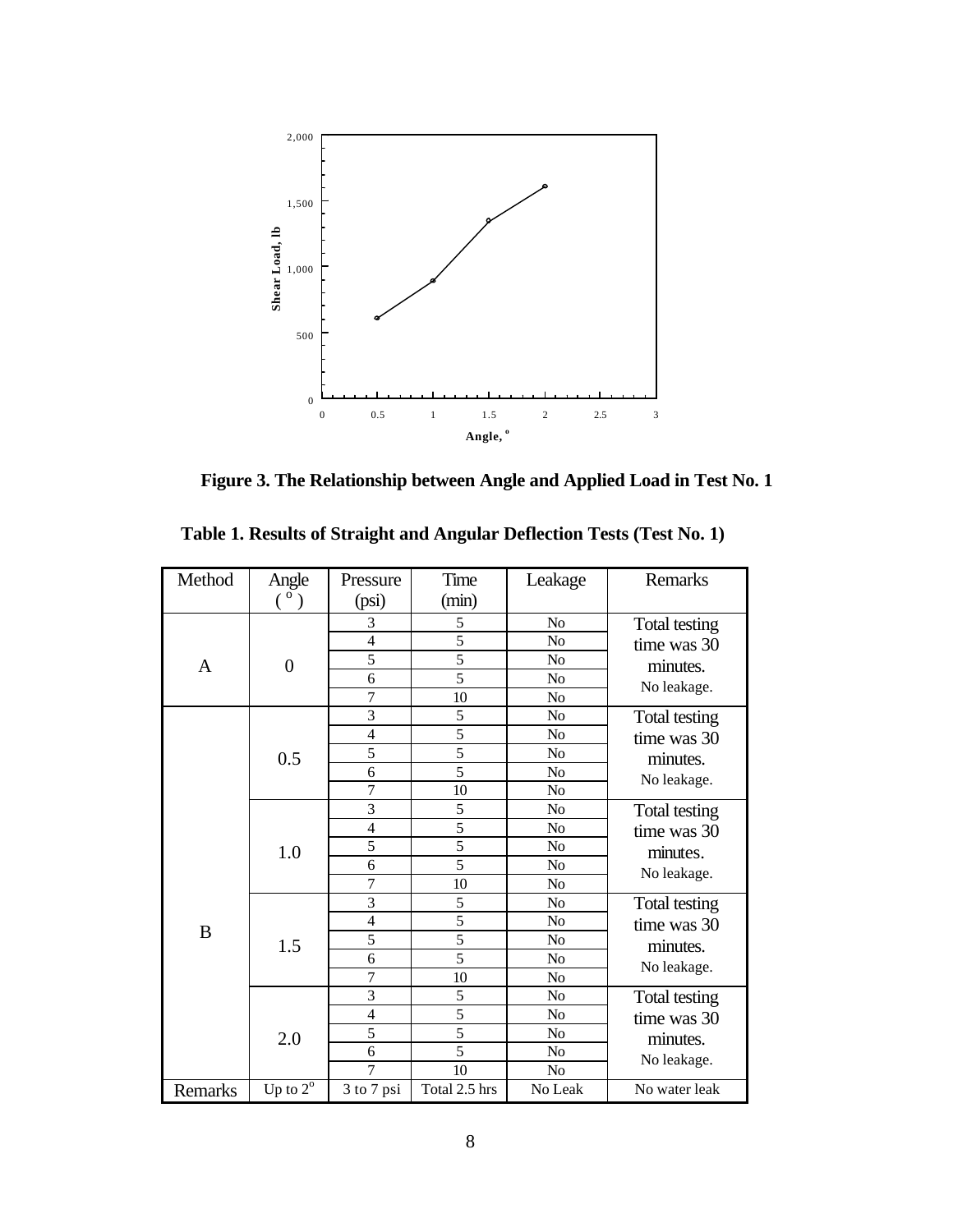| Intended  | Pressure                 | Time           | Leakage         | Actual Load, | Shear at joint, |                  |
|-----------|--------------------------|----------------|-----------------|--------------|-----------------|------------------|
| Load (lb) | (psi)                    | (min)          |                 | (lb)         | (lb)            | Remarks          |
| 1000      | $\overline{3}$           | 5              | N <sub>o</sub>  |              |                 | No water         |
|           | $\overline{\mathcal{A}}$ | 5              | N <sub>0</sub>  |              |                 | leak             |
|           | 5                        | 5              | $\overline{No}$ | 1067         | 514             |                  |
|           | 6                        | $\overline{5}$ | $\overline{No}$ |              |                 |                  |
|           | 7                        | 10             | N <sub>0</sub>  |              |                 |                  |
|           | $\overline{3}$           | 5              | No              |              |                 | No water         |
| 2000      | $\overline{4}$           | 5              | N <sub>o</sub>  | 2191         | 1121            | leak             |
|           | 5                        | 5              | N <sub>0</sub>  |              |                 |                  |
|           | 6                        | $\overline{5}$ | N <sub>o</sub>  |              |                 |                  |
|           | 7                        | 10             | $\overline{No}$ |              |                 |                  |
|           | $\overline{3}$           | 5              | N <sub>0</sub>  |              | 1513            | No water         |
|           | $\overline{4}$           | 5              | No              |              |                 | leak             |
| 3000      | 5                        | 5              | N <sub>o</sub>  | 3312         |                 |                  |
|           | $\boldsymbol{6}$         | 5              | N <sub>0</sub>  |              |                 |                  |
|           | 7                        | 10             | $\overline{No}$ |              |                 |                  |
|           | $\overline{3}$           | $\overline{5}$ | $\overline{No}$ |              |                 | No water         |
|           | $\overline{\mathcal{A}}$ | 5              | N <sub>0</sub>  |              | 2023            | leak             |
| 4000      | 5                        | 5              | No              | 4433         |                 |                  |
|           | $\overline{6}$           | 5              | N <sub>o</sub>  |              |                 |                  |
|           | $\overline{7}$           | 10             | N <sub>0</sub>  |              |                 |                  |
|           | $\overline{3}$           | 5              | N <sub>o</sub>  | 5405         | 2450            | No water         |
|           | $\overline{4}$           | 5              | $\overline{No}$ |              |                 | leak             |
| 5000      | 5                        | 5              | N <sub>0</sub>  |              |                 |                  |
|           | $\boldsymbol{6}$         | 5              | No              |              |                 |                  |
|           | $\overline{7}$           | 10             | No              |              |                 |                  |
|           | $\overline{\mathbf{3}}$  | 5              | N <sub>0</sub>  |              |                 | No water         |
|           | $\overline{\mathcal{A}}$ | 5              | $\overline{No}$ |              |                 | leak             |
| 6000      | 5                        | 5              | $\overline{No}$ | 6483         | 2804            |                  |
|           | 6                        | 5              | N <sub>0</sub>  |              |                 |                  |
|           | 7                        | 10             | No              |              |                 |                  |
|           | $\overline{3}$           | 5              | N <sub>o</sub>  |              |                 | No water         |
| 7000      | $\overline{\mathcal{A}}$ | 5              | No              |              |                 | leak             |
|           | 5                        | 5              | No              | 7602         | 3232            |                  |
|           | 6                        | $\overline{5}$ | No              |              |                 |                  |
|           | 7                        | 10             | No              |              |                 |                  |
|           | $\overline{3}$           | 5              | No              |              |                 | No water         |
|           | $\overline{4}$           | 5              | N <sub>0</sub>  | 8414         |                 | leak             |
| 8000      | 5                        | 5              | No              |              | 3592            |                  |
|           | 6                        | 5              | No              |              |                 |                  |
|           | 7                        | 10             | No              |              |                 |                  |
|           | $\overline{3}$           | 5              | No              |              |                 |                  |
| 9,000     | $\overline{4}$           | 5              | No              |              |                 | No water<br>leak |
|           | 5                        | 5              | No              | 9753         | 4278            |                  |
|           |                          | $\overline{5}$ |                 |              |                 |                  |
|           | 6<br>$\overline{7}$      | 10             | No<br>No        |              |                 |                  |
|           | Up to 7 psi              | Total 4.5      | No leak         | Maximum load | Maximum shear   | No water leak    |
| Remarks   |                          | hrs.           |                 | 9753 lb.     | 4278 lb         |                  |

**Table 2. Results from Shear Load Tests (Test No. 1)**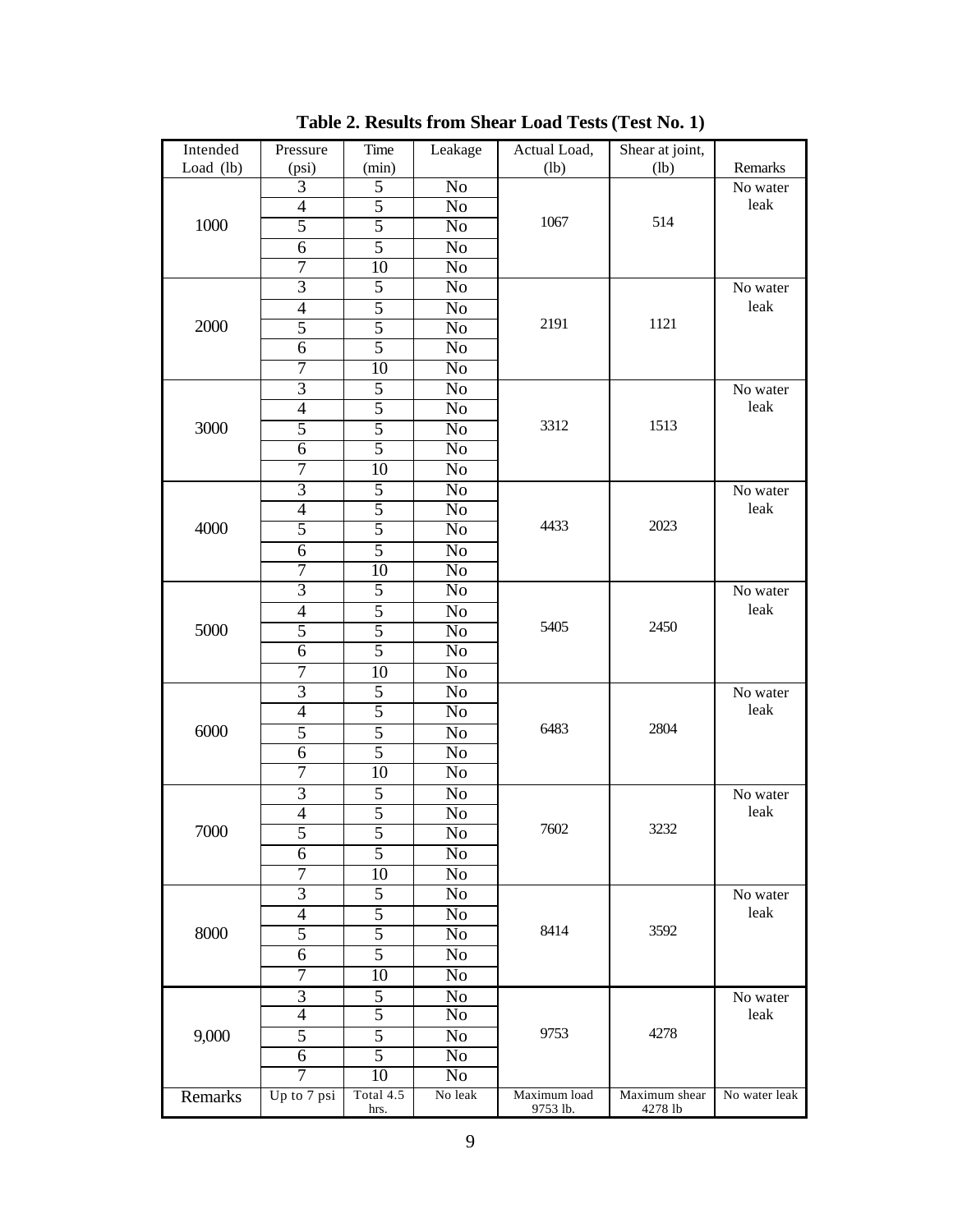

**Figure 4. Shear Load vs. Applied Load in Test No. 1**

# **5.2 Test No. 2. (Concrete Pipe Joint No. 2)**

## **METHOD A: Straight Pipe Joint Test (Fig. 1 (a))**

The results of the test are summarized in Table 3. No water leak was observed at the joint during the total test period of 30 minutes with maximum hydrostatic pressure of 7 psi for 10 minutes.

#### **METHOD B. (Angular Deflection Test) (Fig. 1 (b))**

In the angular deflection test, the angles 0.50, 1.00, 1.50 and 2.00 degrees at the joint were tested. The testing time under each angle was 30 minutes with a maximum hydrostatic pressure of 7 psi for 10 minutes. The results of the test are summarized in Table 3. No water leak was observed at the joint during the total test period of 2 hrs. The maximum separation at the invert of the joint was about 1.3" at the end of the test. This didn't lead to any leak during the period of the test. The relationship between the angle of rotation at the joint angle and the shear load at the joint is shown in Fig. 5. With the increase in the angle rotation, the shear load decreased from 400 to 1,900 lbs at the joint.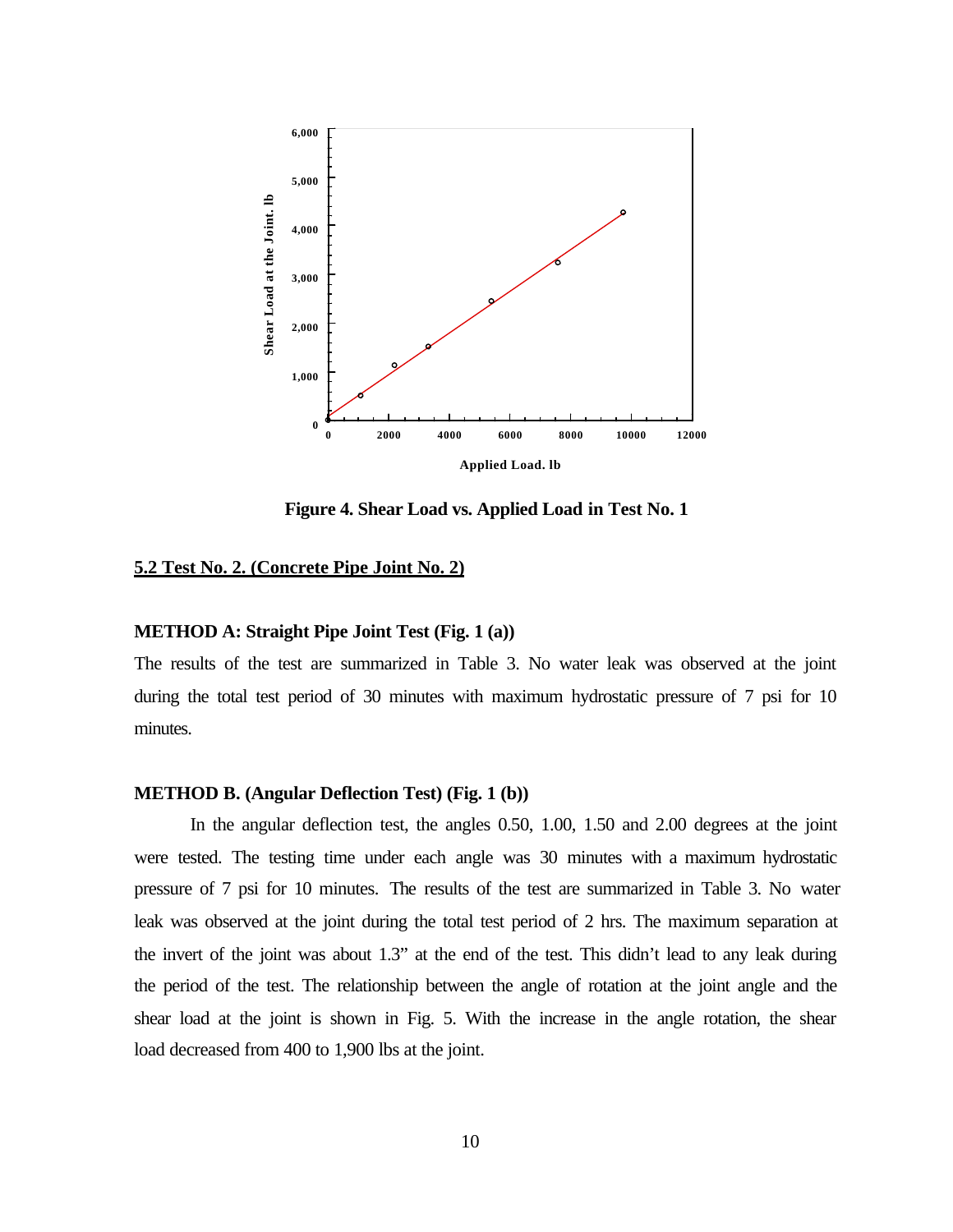# **(c) METHOD C: Shear Load/Deflection Test (Fig. 1 (c))**

The joint was tested under shear loading as specified in Method C (Appendix B). The load cell locations are shown in Fig. 1 (c). The load was applied at Load Cell No. 1 on the pipe and was increased in steps of 1,000, 2,000, 3,000, 4000, 5,000, 6,000, 7,000, and 8,000 lbs. in the test. The testing time under each load was 30 minutes with maximum hydrostatic pressure of 7 psi. The maximum shear load at the joint was 4580 lbs. and no water leak was observed. The test results are summarized in Table 4. The Shear load at the pipe joint vs. Applied load on Load Cell 1 is shown in Fig. 6. No water leak was observed at the joint during the total test period of 4 hrs.

## **Test No. 2 Summary**

The composite bladder performed as designed. Total testing time for Method A, B, and C were 0.5, 2 and 4 hours respectively. No water leak was observed at the tested joint for all testing conditions. The maximum applied shear load at the joint was 4580 lbs. (over 150 lbs/in. diameter) and there was no water leak.



**Figure 5. The Relationship between Angle and Applied Load in Test No. 2**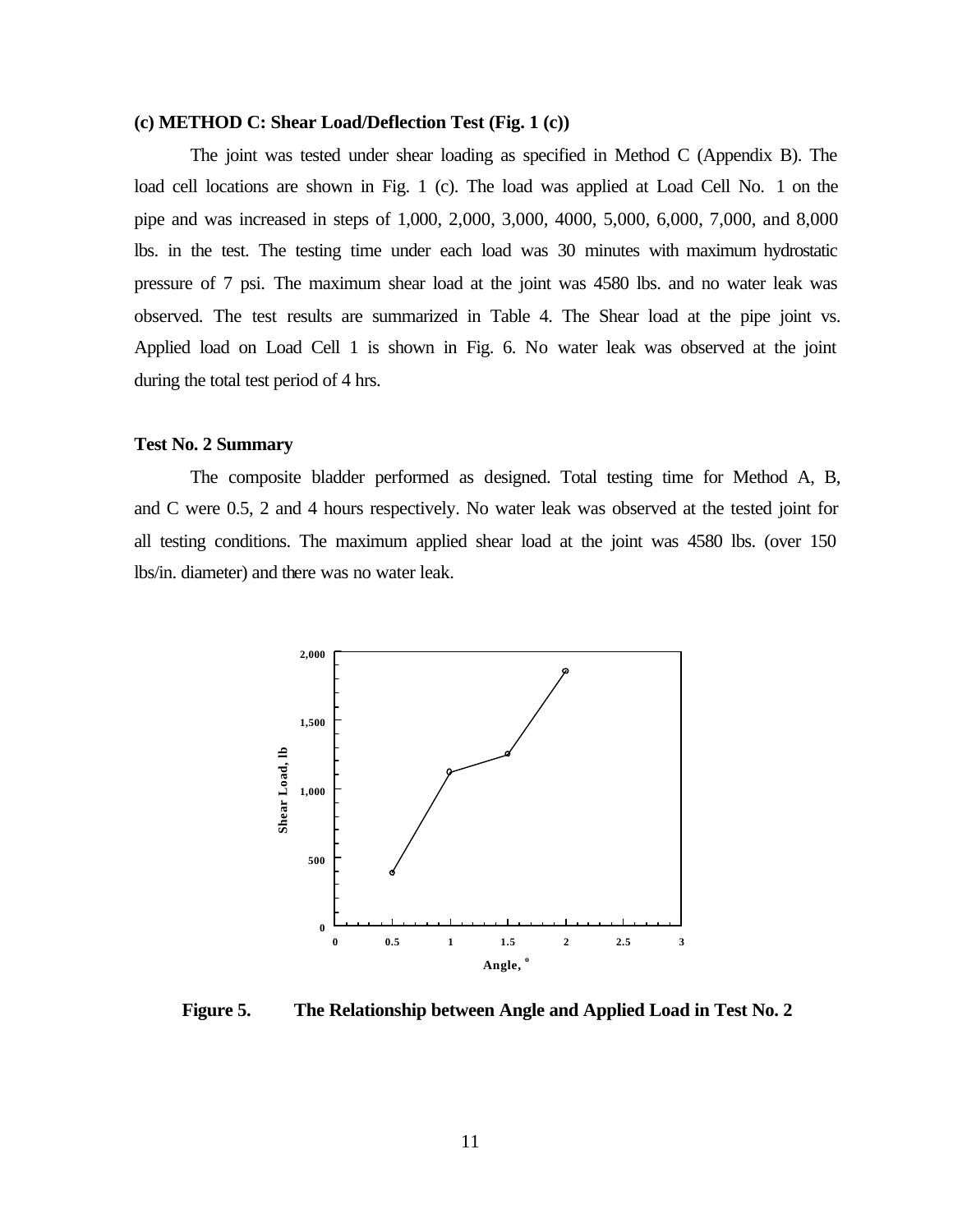| Method       | Angle                                     | Pressure       | Time<br>Leakage |                | Remarks       |
|--------------|-------------------------------------------|----------------|-----------------|----------------|---------------|
|              | $(\begin{smallmatrix}0\end{smallmatrix})$ | (psi)          | (min)           |                |               |
|              | $\boldsymbol{0}$                          | 3              | 5               | No             | Total testing |
|              |                                           | $\overline{4}$ | 5               | No             | time was 30   |
| A            |                                           | $\overline{5}$ | $\overline{5}$  | No             | minutes.      |
|              |                                           | 6              | 5               | No             | No leakage.   |
|              |                                           | $\overline{7}$ | 10              | No             |               |
|              |                                           | 3              | 5               | No             | Total testing |
|              |                                           | $\overline{4}$ | 5               | N <sub>o</sub> | time was 30   |
|              | 0.5                                       | 5              | 5               | N <sub>o</sub> | minutes.      |
|              |                                           | 6              | 5               | N <sub>o</sub> | No leakage.   |
|              |                                           | $\overline{7}$ | 10              | N <sub>o</sub> |               |
| $\, {\bf B}$ | 1.0                                       | 3              | 5               | N <sub>o</sub> | Total testing |
|              |                                           | $\overline{4}$ | $\overline{5}$  | No             | time was 30   |
|              |                                           | 5              | 5               | No             | minutes.      |
|              |                                           | 6              | $\overline{5}$  | No             | No leakage.   |
|              |                                           | $\overline{7}$ | 10              | N <sub>o</sub> |               |
|              | 1.5                                       | 3              | 5               | N <sub>0</sub> | Total testing |
|              |                                           | $\overline{4}$ | $\frac{5}{5}$   | No             | time was 30   |
|              |                                           | $\overline{5}$ |                 | No             | minutes.      |
|              |                                           | 6              | $\overline{5}$  | No             | No leakage.   |
|              |                                           | $\overline{7}$ | 10              | N <sub>0</sub> |               |
|              | 2.0                                       | 3              | 5               | N <sub>0</sub> | Total testing |
|              |                                           | $\overline{4}$ | $\overline{5}$  | N <sub>o</sub> | time was 30   |
|              |                                           | $\overline{5}$ | 5               | N <sub>o</sub> | minutes.      |
|              |                                           | 6              | 5               | No             | No leakage.   |
|              |                                           | $\overline{7}$ | 10              | N <sub>0</sub> |               |
| Remarks      | Up to $2^{\overline{0}}$                  | 3 to 7 psi     | Total 2.5 hrs   | No Leak        | No water leak |

**Table 3. Results from Straight and Angular Deflection Tests (Test No. 2)**



**Applied Load. lb**

**Figure 6. Applied Load vs. Shear Load in Test No. 2**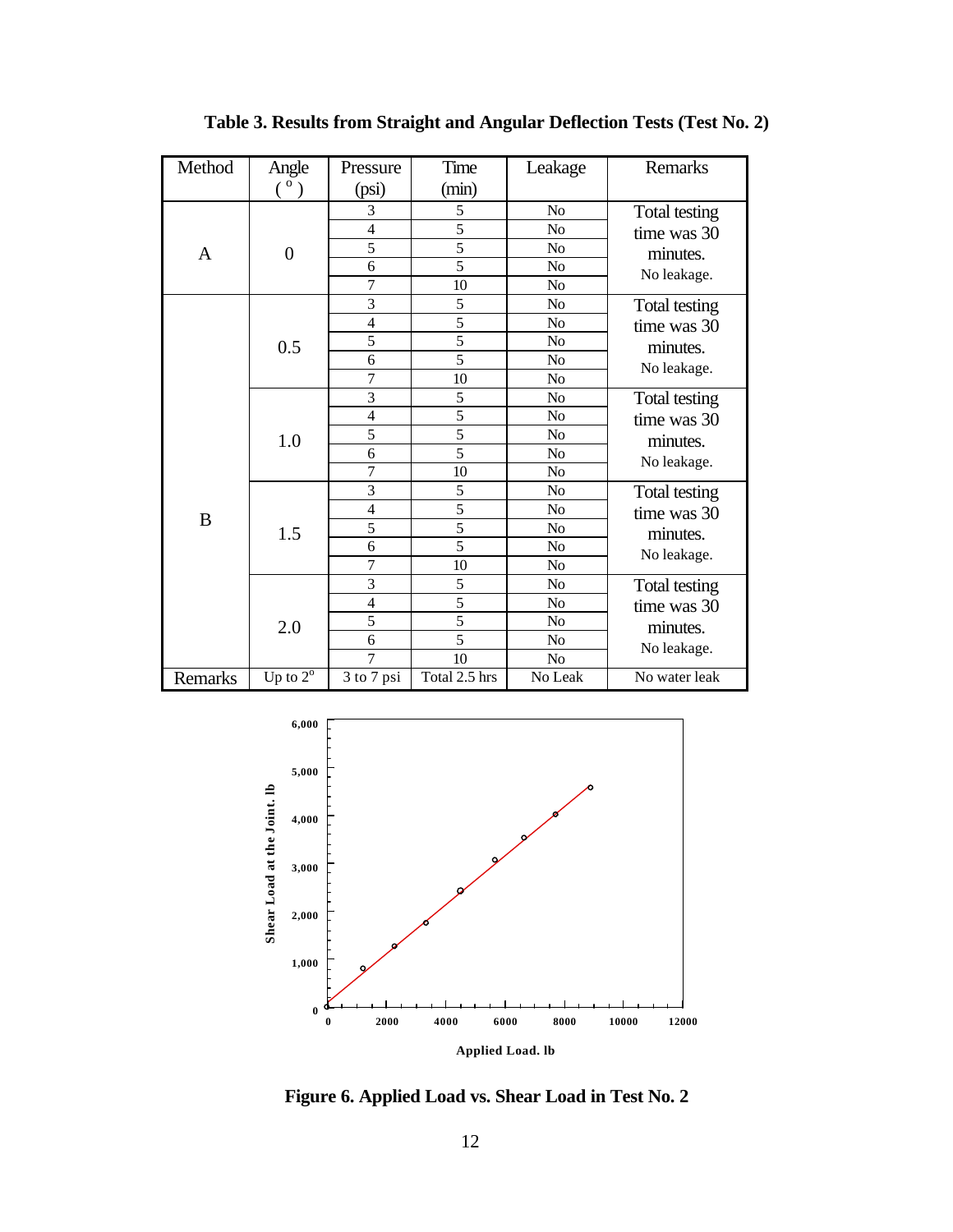| Intended  | Pressure                    | Time            | Leakage                | Actual Load, | Shear at      | Remarks  |
|-----------|-----------------------------|-----------------|------------------------|--------------|---------------|----------|
| Load (lb) | (psi)                       | (min)           |                        | $(lb)$       | joint, (lb)   |          |
| 1,000     | 3                           | 5               | N <sub>o</sub>         |              |               | No water |
|           | 4                           | 5               | N <sub>0</sub>         |              |               | leak     |
|           | 5                           | $\overline{5}$  | No                     | 1,208        | 814           |          |
|           | $\overline{6}$              | 5               | N <sub>o</sub>         |              |               |          |
|           | $\overline{7}$              | 10              | N <sub>0</sub>         |              |               |          |
|           | $\overline{3}$              | $\overline{5}$  | $\overline{No}$        |              |               | No water |
|           | $\overline{4}$              | $\overline{5}$  | $\overline{No}$        |              | 1,276         | leak     |
| 2,000     | 5                           | 5               | N <sub>0</sub>         | 2,278        |               |          |
|           | $\overline{6}$              | $\overline{5}$  | No                     |              |               |          |
|           | 7                           | 10              | N <sub>o</sub>         |              |               |          |
|           | $\overline{3}$              | 5               | N <sub>0</sub>         |              |               | No water |
|           | $\overline{4}$              | $\overline{5}$  | $\overline{No}$        |              | 1,752         | leak     |
| 3,000     | 5                           | $\overline{5}$  | $\overline{No}$        | 3,335        |               |          |
|           | 6                           | $\overline{5}$  | N <sub>0</sub>         |              |               |          |
|           | $\overline{7}$              | 10              | $\overline{No}$        |              |               |          |
| 4,000     | $\overline{3}$              | 5               | N <sub>o</sub>         |              |               | No water |
|           | $\overline{\mathcal{A}}$    | 5               | N <sub>0</sub>         |              |               | leak     |
|           | 5                           | 5               | $\overline{No}$        | 4,501        | 2,427         |          |
|           | $\overline{6}$              | $\overline{5}$  | $\overline{No}$        |              |               |          |
|           | $\overline{7}$              | 10              | No                     |              |               |          |
|           | $\overline{3}$              | 5               | No                     |              |               | No water |
|           | $\overline{4}$              | $\overline{5}$  | N <sub>o</sub>         |              |               | leak     |
| 5,000     | 5                           | 5               | N <sub>0</sub>         | 7,593        | 3,097         |          |
|           | $\overline{6}$              | $\overline{5}$  | $\overline{No}$        |              |               |          |
|           | 7                           | $\overline{10}$ | $\overline{No}$        |              |               |          |
|           | 3                           | 5               | N <sub>0</sub>         |              |               | No water |
|           | $\overline{4}$              | $\overline{5}$  | No                     |              |               | leak     |
| 6,000     | 5                           | 5               | N <sub>o</sub>         | 6,659        | 3,527         |          |
|           | 6                           | 5               | N <sub>0</sub>         |              |               |          |
|           | $\overline{7}$              | 10              | $\overline{No}$        |              |               |          |
|           | $\overline{3}$              | 5               | $\overline{No}$        |              |               | No water |
|           | $\overline{\mathcal{A}}$    | 5               | No                     |              |               | leak     |
| 7,000     | $\overline{5}$              | 5               | $\overline{\text{No}}$ | 7,720        | 4,008         |          |
|           | 6                           | $\overline{5}$  | No                     |              |               |          |
|           | 7                           | 10              | No                     |              |               |          |
| 8,000     | $\overline{3}$              | $\overline{5}$  | No                     |              |               | No water |
|           | $\overline{4}$              | 5               | N <sub>0</sub>         |              |               | leak     |
|           | $\overline{5}$              | 5               | No                     | 8,881        | 4,580         |          |
|           | 6                           | 5               | No                     |              |               |          |
|           | $\overline{7}$              | 10              | No                     |              |               |          |
| Remarks   | $\overline{\text{Up to 7}}$ | Total 4         | No leak                | Maximum load | Maximum       | No water |
|           | psi                         | hrs.            |                        | 8881 lb.     | shear 4580 lb | leak     |

**Table 4. Results from the Shear Load Test (Test No. 2)**